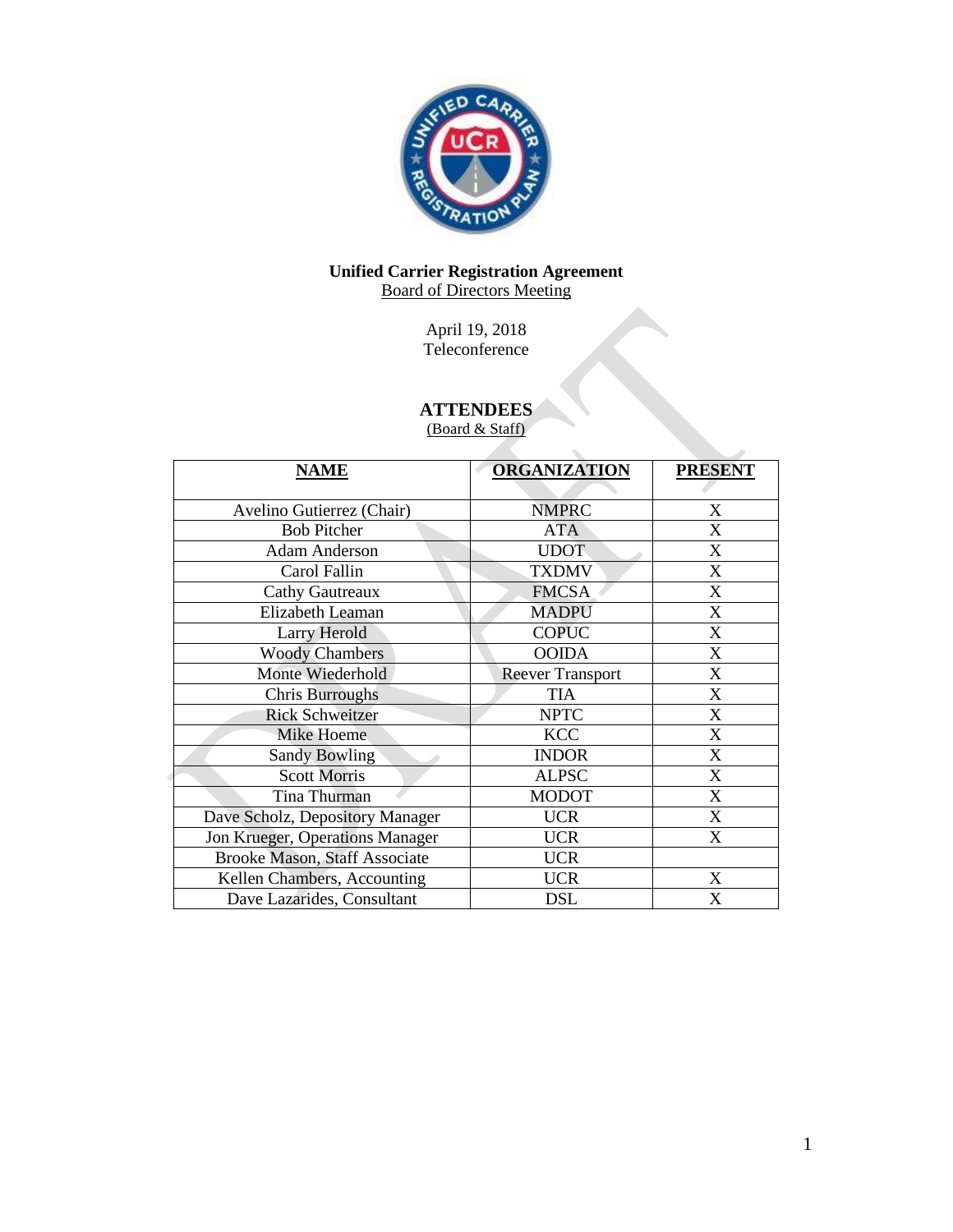# **MINUTES**

#### **Welcome, Call to Order & Introductions**

Chair Avelino Gutierrez called the meeting to order at Noon EDT and welcomed attendees. Board members on the teleconference introduced themselves and a quorum was confirmed. Non-Board members on the line also introduced themselves.

#### **Verification of Meeting Notice**

Mr. Gutierrez confirmed that the official meeting notice for the April 2018 UCR Board meeting was published in the Federal Register on April 16.

### **Review & Approval of Agenda & Setting of Ground Rules**

A MOTION was MADE and SECONDED to approve the agenda as presented. THE MOTION CARRIED.

#### **Review & Approval of Minutes of the March 2018 UCR Board Meeting**

*See Old/New Business*

### **Critical Issues**

### **Review & approval of UCR Handbook**

Vice Chair Robert Pitcher reported that a final draft of the new UCR Handbook had been previously distributed to the Board for review.

A MOTION was MADE and SECONDED to approve the UCR Handbook as presented and replace the UCR FAQs with the UCR Handbook in all current instances. THE MOTION CARRIED.

The Board instructed staff at INDOR and Kellen to replace the UCR FAQs on their respective UCR websites with the UCR Handbook.

### **Updates on UCR 2.0 development**

Scott Morris reported on the development of the new UCR national registration system and answered questions. Mr. Morris presented a new exhibit for the contract with the software developer and answered questions.

A MOTION was MADE and SECONDED to approve the new contract exhibit as presented and authorize the Chair to execute. THE MOTION CARRIED.

#### **Update on pilot training session for state audits & FARs**

Mike Hoeme reported on the upcoming pilot training sessions for state audits and FARs in Atlanta, May 23-24, and answered questions.

# **Review of Kellen management report**  Dave Scholz and Jon Krueger reviewed the monthly management report from Kellen and answered questions.

#### **Updates Concerning UCR Legislation**

There were no updates.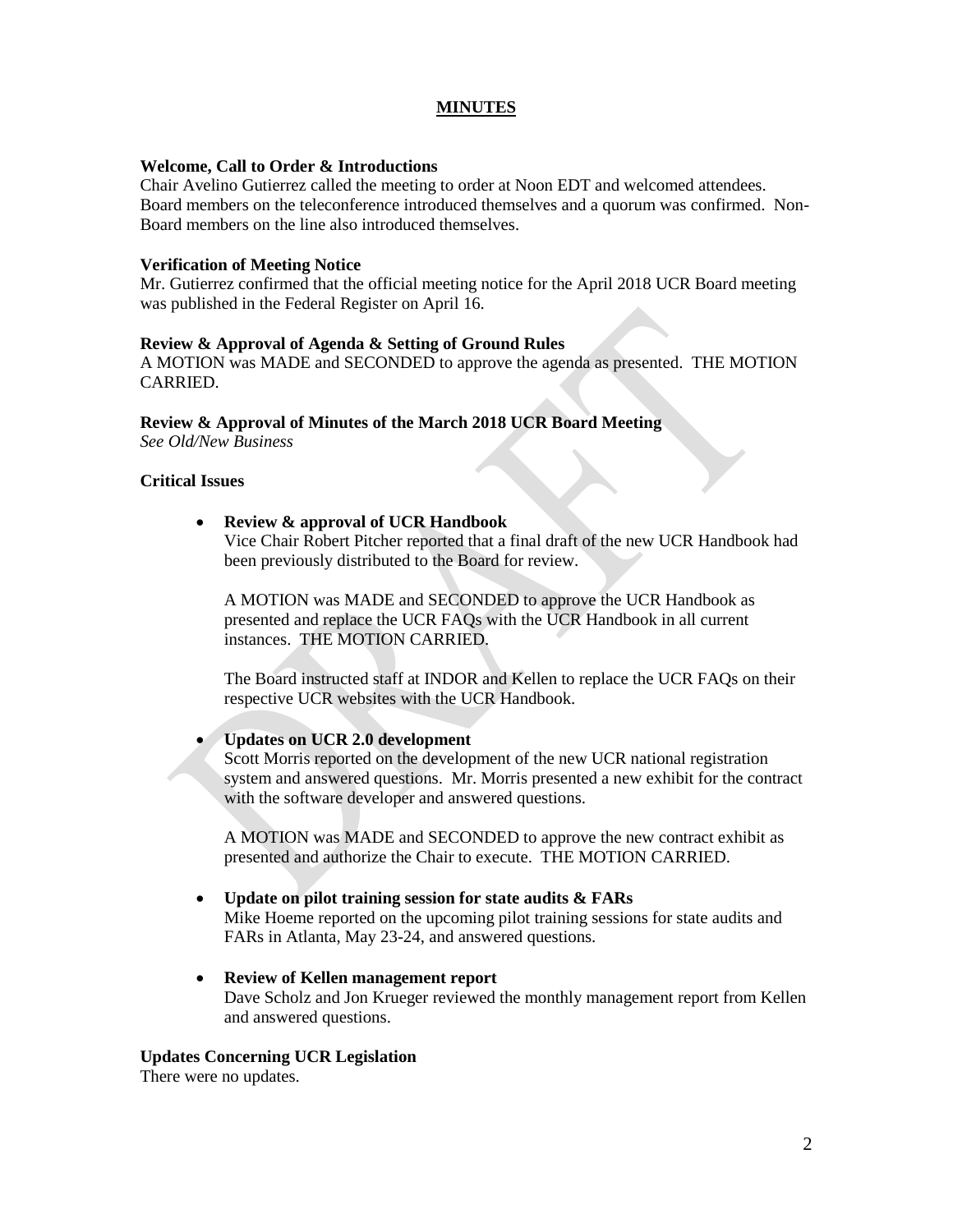# **FMCSA Update**

FMCSA acknowledged receipt of a request from outgoing Board member Woody Chambers to replace his position on the Board with Lewie Pugh as the new representative from Owner-Operator Independent Driver Association (OOIDA).

### **Report of Dave Lazarides, DSL Transportation Services, Inc.**

Mr. Lazarides updated the Board on his recent activities and reviewed a written report on FARs activity so far in 2018.

#### **Report of Indiana Department of Revenue**

There was no report.

#### **Subcommittee Reports**

**Audit Subcommittee**

Mr. Hoeme reported that a total of seven states have, so far, completed their annual carrier audit.

**Finance Subcommittee**

Mr. Morris reported on 2018 collections to date and answered questions.

A MOTION was MADE and SECONDED to authorize Mr. Morris to submit current data on collections year to date upon release of the notice-of-proposed-rulemaking for UCR's 2019 recommended fee levels. THE MOTION CARRIED.

 **Registration System Subcommittee** There was no report.

# **Procedures Subcommittee**

Adam Anderson reported that his subcommittee intends to review the new UCR Handbook and compare to the UCR Agreement document.

- **Industry Advisory Subcommittee** There was no report.
- **Dispute Resolution Subcommittee** There was no report.

# **Old/New Matters**

A MOTION was MADE and SECONDED to approve the draft minutes from the March 15, 2018 UCR Board meeting as presented. THE MOTION CARRIED.

Mr. Gutierrez provided an update on several ongoing court cases involving UCR and answered questions.

Mr. Gutierrez reported that the Texas DMV intends to submit to the Board three recommendations for certified auditors to execute a review of that state's UCR financial situation, per the Board's previous decision in this matter.

The Board instructed Kellen staff to post to the UCR website a copy of a letter written in 2017 explaining the applicability of UCR to motor carriers utilizing school buses for intrastate commerce [*DONE*].